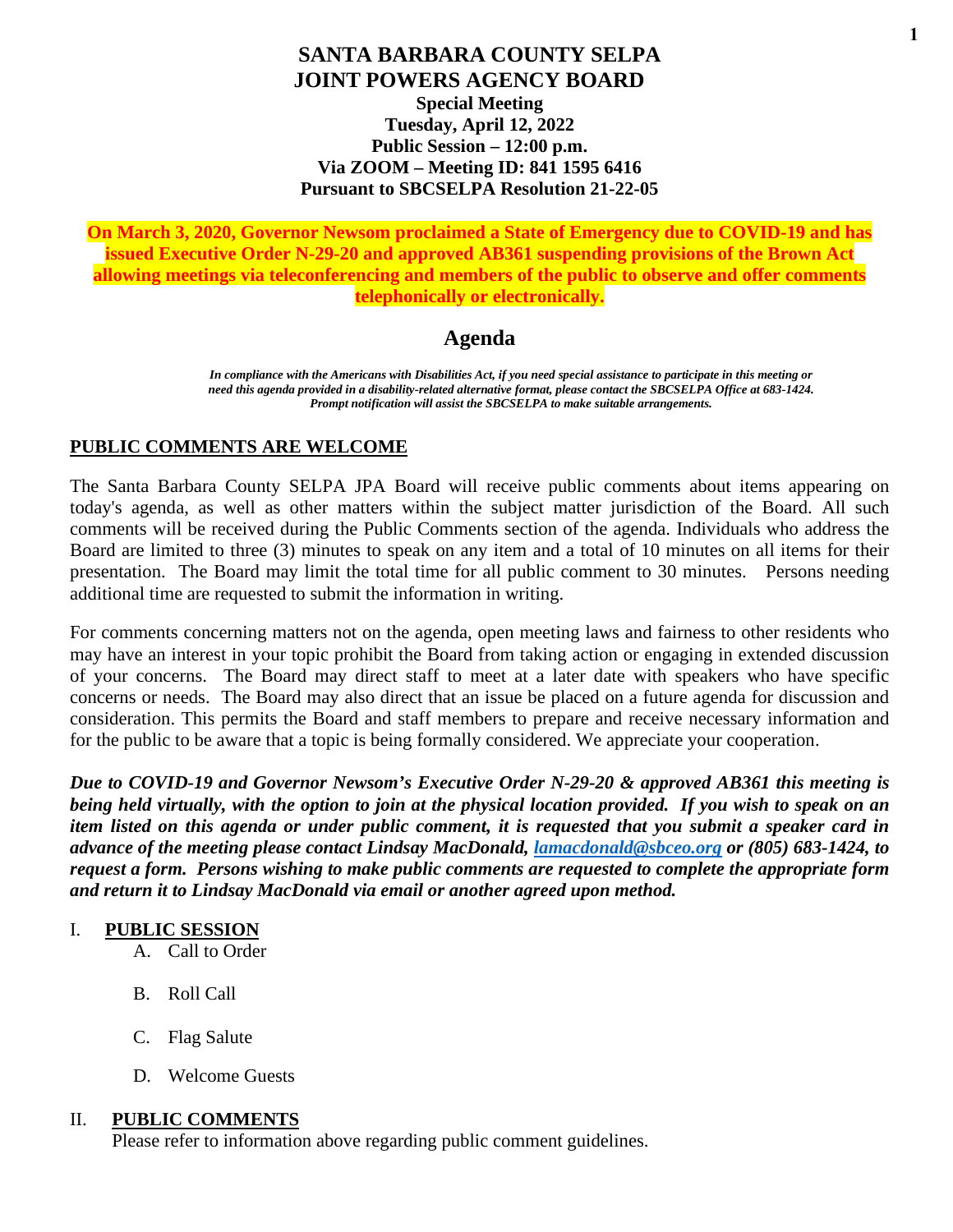#### III. **APPROVAL OF ADDITIONAL EMERGENCY ITEMS** (Government Code Section 54954.3(b)(2))

# IV. **APPROVAL OF ACTION AGENDA**

It is recommended that the JPA Board take action to approve the action agenda as presented/amended. Motion:\_\_\_\_\_\_\_\_\_\_ Second: In Favor: \_\_\_\_\_\_\_\_\_ Opposed:\_\_\_\_\_\_\_\_\_ Abstained:\_\_\_\_\_\_\_\_

#### V. **CONSENT AGENDA ITEMS – No Consent Agenda.**

#### VI. **PRESENTATION – No Presentation.**

#### VII. **ITEMS SCHEDULED FOR ACTION/CONSIDERATION**

- A. Resolution 21-22-06 Recognizing a State of Emergency and Authorizing REF: VII-A Teleconferenced Meeting for Regular Board Meeting on May 2, 2022
	- 1. Resolution 21-22-06

| It is recommended that the JPA Board approve Resolution 21-22-06<br>Authorizing the May 2, 2022 JPA Board Regular to be held virtually<br>as presented. | Motion:<br>Second:<br>In Favor:<br>  Opposed: |
|---------------------------------------------------------------------------------------------------------------------------------------------------------|-----------------------------------------------|
|                                                                                                                                                         | Abstained:                                    |

## VIII. **ITEMS SCHEDULED FOR INFORMATION AND DISCUSSION – No Items.**

#### IX. **MISCELLANEOUS AGENDA ITEMS**

- A. Items Proposed for Future Action or Discussion
- B. Next Scheduled JPA Board Meeting: Date: May 2, 2022

Time: 12:00 p.m. Location: Via Zoom due to COVID-19 & AB 361

#### X. **ADJOURNMENT**

**2**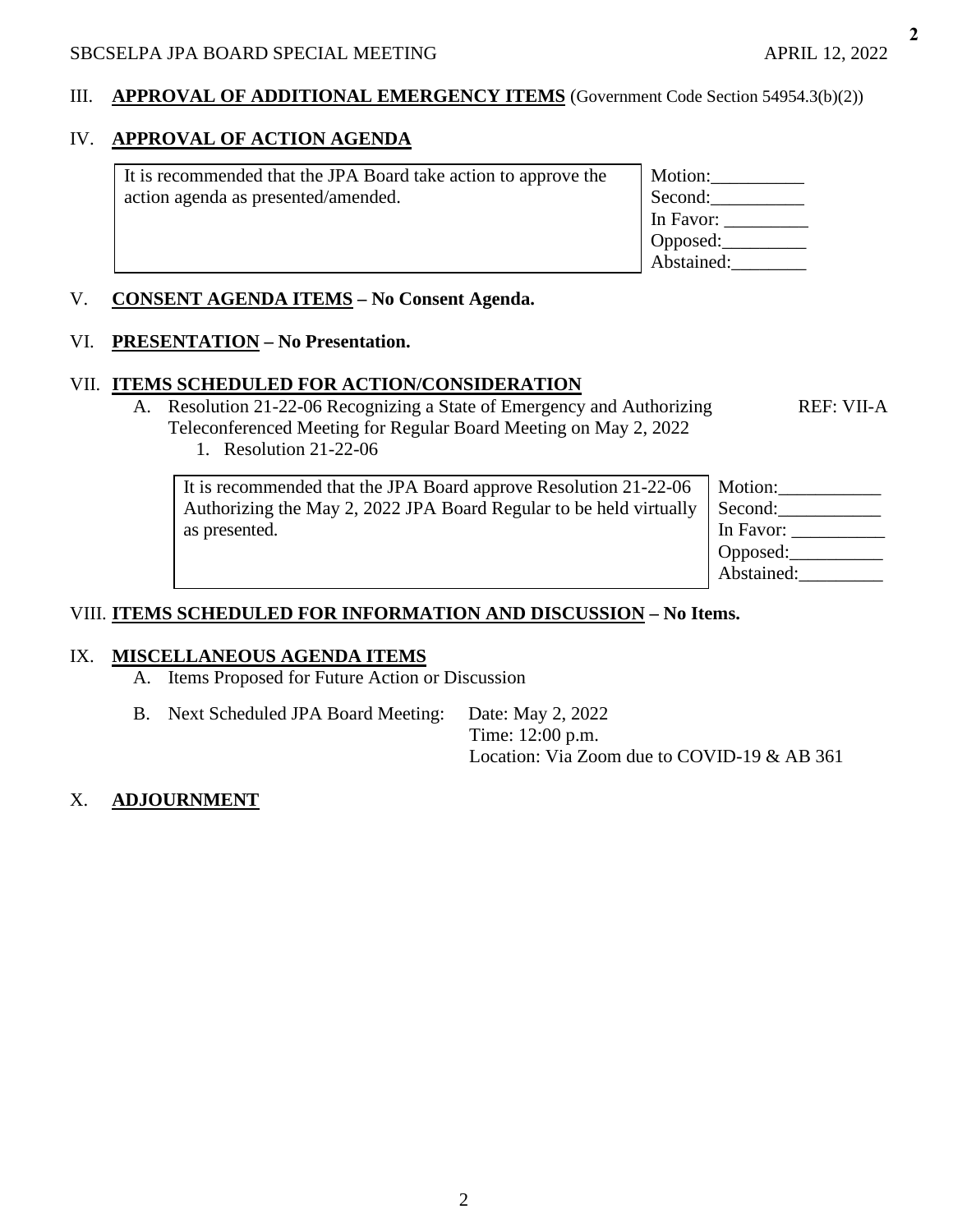**3**

# **ZOOM INFORMATION**

**Topic: April 2022 JPA Board Special Meeting Time: Apr 12, 2022 12:00 PM Pacific Time (US and Canada)**

#### **Join Zoom Meeting**

**<https://us06web.zoom.us/j/84115956416?pwd=Q3BRQUZmOTN1RnJXcGhwOXM0cllNdz09>**

#### **Meeting ID: 841 1595 6416 Passcode: gUA3jA**

One tap mobile +13462487799,,84115956416#,,,,\*640971# US (Houston) +17207072699,,84115956416#,,,,\*640971# US (Denver)

Dial by your location +1 346 248 7799 US (Houston) +1 720 707 2699 US (Denver) +1 253 215 8782 US (Tacoma) +1 312 626 6799 US (Chicago) +1 646 558 8656 US (New York) +1 301 715 8592 US (Washington DC) Meeting ID: 841 1595 6416 Passcode: 640971 Find your local number:<https://us06web.zoom.us/u/kesWyNpfCH>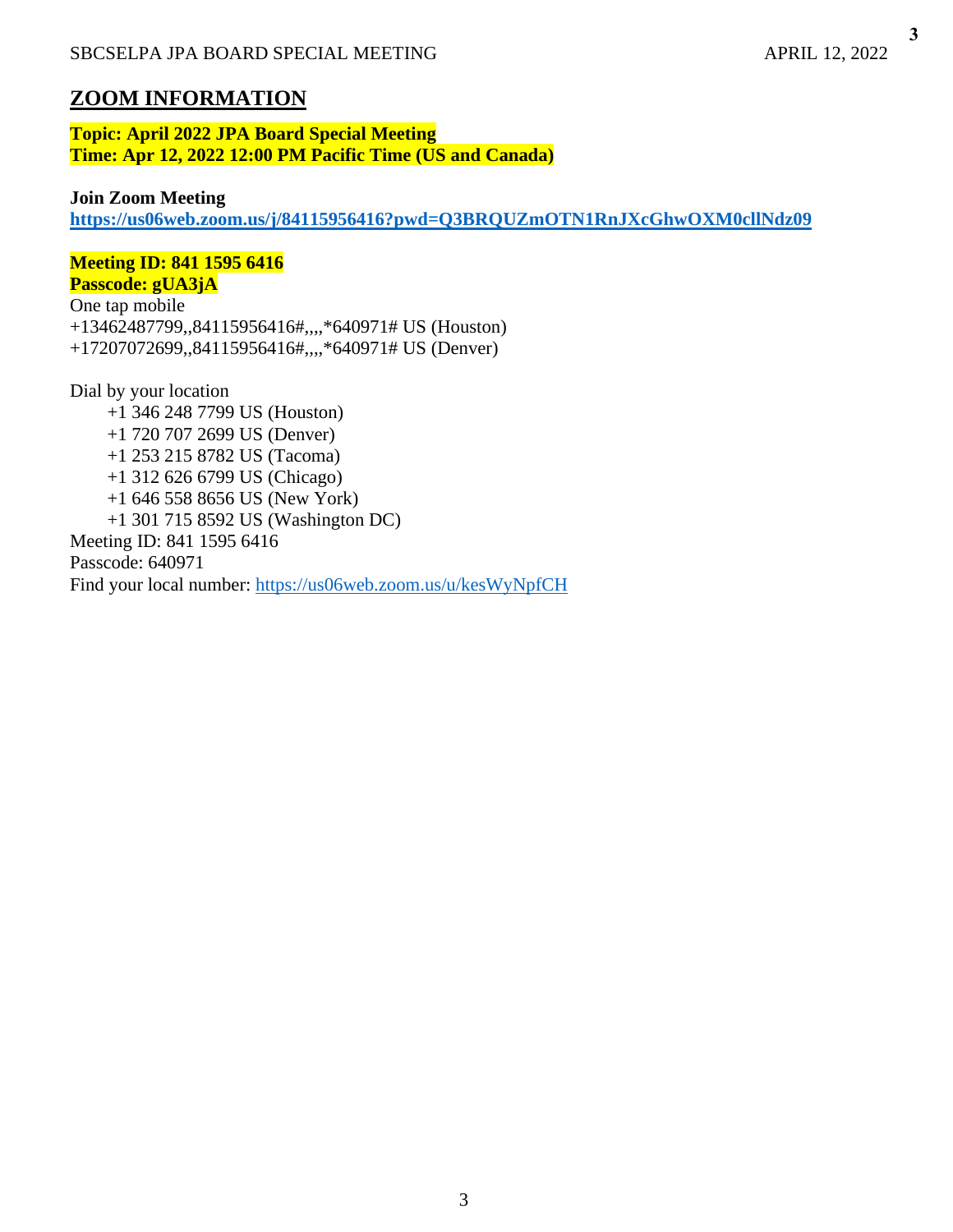

# **Santa Barbara County Special Education Local Plan Area**

A Joint Powers Agency

Date: April 12, 2022

To: SBCSELPA JPA Board

From: Ray Avila, SBCSELPA Executive Director

Re: Resolution 21-22-06 Recognizing a State of Emergency and Authorizing Teleconferenced Meetings

# **BACKGROUND:**

- $\triangleright$  The SBCSELPA JPA Board meeting dates align with the 2021-22 Superintendents' Meeting schedule. This includes following how the Superintendents meetings are being held, virtual or in person.
- $\triangleright$  The adopted 21-22 meeting schedule has the following meeting dates scheduled to be held inperson: December 6, 2021, March 7, 2022, and June 6, 2022, at the Jonata Middle School Library in Buellton.
- Due to the COVID-19 pandemic, Governor Newsom adopted a series of Executive Orders allowing the legislative bodies of local governments to meet remotely via teleconference if other provisions of the Ralph M. Brown Act ("Brown Act") were followed they would not be considered in violation of the Brown Act.
- $\triangleright$  Additionally, on September 16, 2021, Governor Newsome signed AB 361, which immediately amended the Brown Act allowing governing boards to continue holding virtual meetings outside the teleconferencing requirements of Government Code section 54953(b), if the board makes a finding that there is a proclaimed State of Emergency, and either (1) state or local officials have imposed or recommended social distancing measures, or (2) meeting in person would present imminent risks to the health or safety of attendees due to the emergency. Governor Newsom declared a statewide emergency due to COVID-19 on March 2020, and social distancing measures have been recommended by the SBCPHD to mitigate the spread of COVID-19.
- $\triangleright$  According to the 2021-22 meeting schedule that was adopted by the JPA Board on June 6, 2021, the May 2, 2022 SBCSELPA JPA Board regular meeting is planned to be held virtually. In accordance with the Brown Act and the current resolution requirement that must be approved within 30 days of a virtual meeting, Resolution 21-22-06 is being presented to authorize a virtual meeting on May 2, 2022.

### **FISCAL IMPACT:** None.

**RECOMMENDATION:** The JPA Board approve Resolution 21-22-06 Authorizing the May 2, 2022 JPA Board Regular to be held virtually as presented.

RA:lm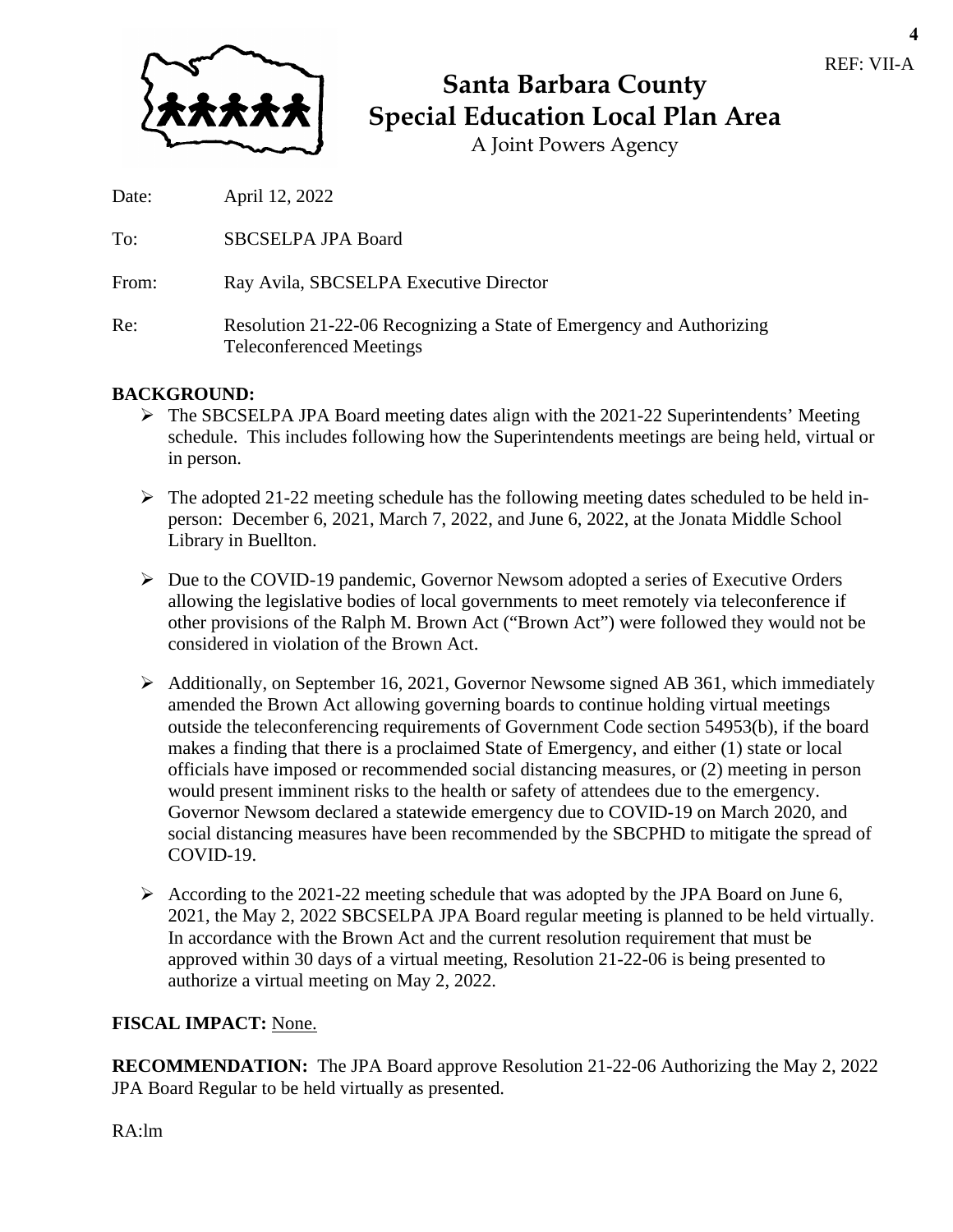**5**



**Santa Barbara County Special Education Local Plan Area**

A Joint Powers Agency

# **Resolution 21-22-06 Recognizing a State of Emergency and Authorizing Teleconferenced Meetings**

**WHEREAS,** in response to the novel coronavirus ("COVID-19") pandemic, Governor Newsom adopted a series of Executive Orders allowing the legislative bodies of local governments to meet remotely via teleconference so long as other provisions of the Ralph M. Brown Act ("Brown Act") were followed; and

**WHEREAS,** on September 16, 2021, Governor Newsom signed AB 361, which immediately amended the Brown Act allowing governing boards to continue holding virtual meetings outside the teleconferencing requirements of Government Code section 54953(b), if the board makes a finding that there is a proclaimed State of Emergency, and either (1) state or local officials have imposed or recommended social distancing measures, or (2) meeting in person would present imminent risks to the health or safety of attendees due to the emergency; and

**WHEREAS,** on March 4, 2020, Governor Newsom declared a statewide emergency arising from COVID-19 pursuant to Government Code section 8625; and

**WHEREAS,** social distancing measures have been recommended by the Santa Barbara County Public Health Department to mitigate the spread of COVID-19; and

**WHEREAS,** the Santa Barbara County SELPA JPA Board is committed to open and transparent governance in compliance with the Brown Act; and

**WHEREAS,** the Santa Barbara County SELPA JPA Board is conducting virtual meetings by way of telephonic and/or internet-based services as to allow members of the public to fully participate in meetings and offer public comment.

5385 Hollister Avenue, Bldg. 7 • Santa Barbara, California 93111 • (805) 683-1424

Mailing Address: 5385 Hollister Avenue, Box 107 • Santa Barbara, California 93111